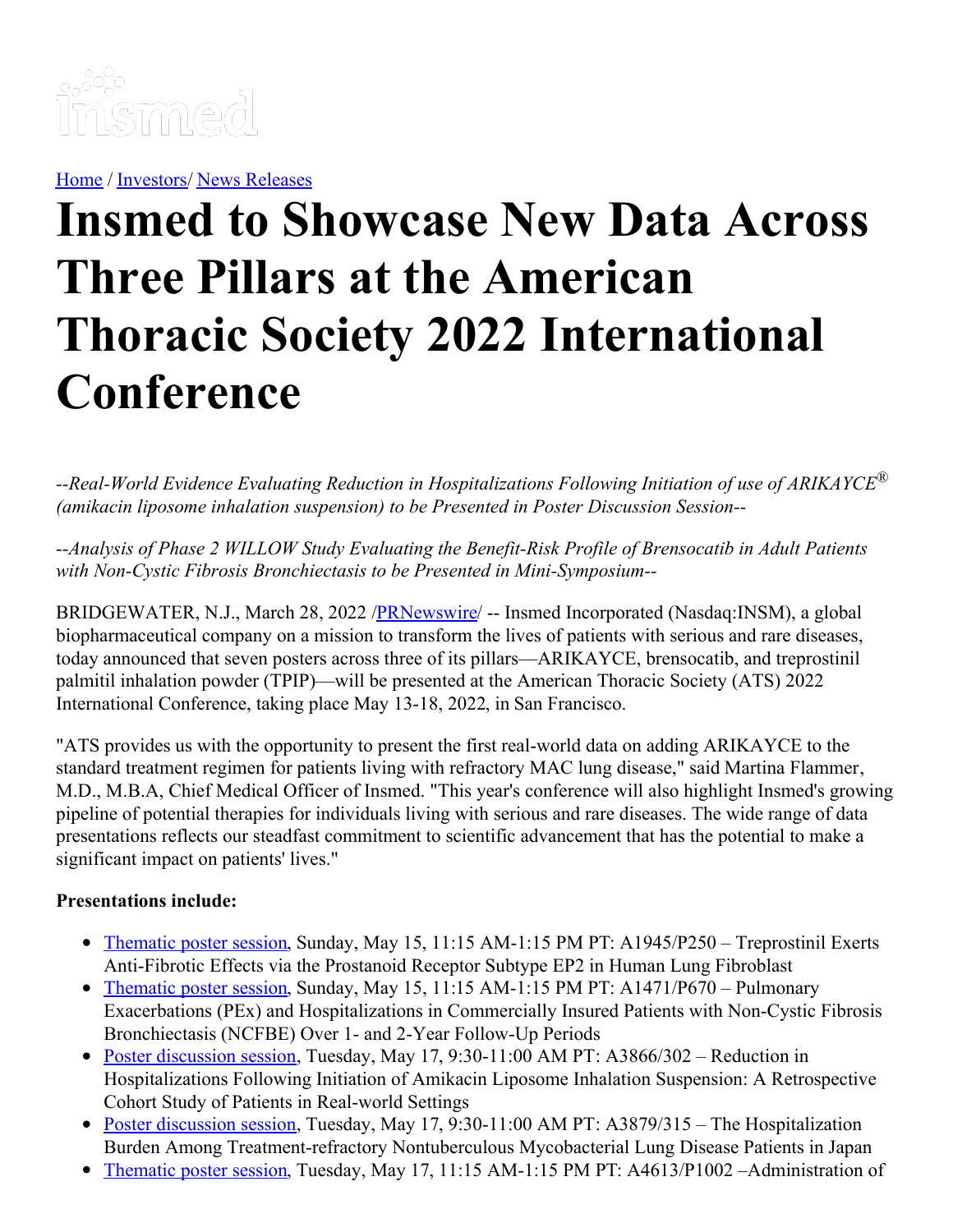Treprostinil to the Basolateral Surface but Not the Apical Surface of Human Bronchial Air-Liquid Interface Epithelial Cells Induces Release of Prostaglandin E2

- [Thematic](https://c212.net/c/link/?t=0&l=en&o=3485131-1&h=4205341193&u=https%3A%2F%2Fwww.abstractsonline.com%2Fpp8%2F%23!%2F10476%2Fpresentation%2F3920&a=Thematic+poster+session) poster session, Tuesday, May 17, 11:15 AM-1:15 PM PT: A4612/P1001 Binding Affinity of Treprostinil to Rat Recombinant Prostanoid Receptors IP and EP2
- Mini [symposium](https://c212.net/c/link/?t=0&l=en&o=3485131-1&h=913838390&u=https%3A%2F%2Fwww.abstractsonline.com%2Fpp8%2F%23!%2F10476%2Fpresentation%2F4619&a=Mini+symposium), Tuesday, May 17, 2:55-3:05 PM PT A4778 Brensocatib for the Treatment of Non-Cystic Fibrosis Bronchiectasis (NCFBE): Number Needed to Treat (NNT) and Number Needed to Harm (NNH)

# **About ARIKAYCE ®**

ARIKAYCE is approved in the United States as ARIKAYCE<sup>®</sup> (amikacin liposome inhalation suspension), in Europe as ARIKAYCE<sup>®</sup> Liposomal 590 mg Nebuliser Dispersion, and in Japan as ARIKAYCE<sup>®</sup> inhalation 590 mg (amikacin sulfate inhalation drug product). Current international treatment guidelines recommend the use of ARIKAYCE for appropriate patients. ARIKAYCE is a novel, inhaled, once-daily formulation of amikacin, an established antibiotic that was historically administered intravenously and associated with severe toxicity to hearing, balance, and kidney function. Insmed's proprietary PULMOVANCE® liposomal technology enables the delivery of amikacin directly to the lungs, where liposomal amikacin is taken up by lung macrophages where the infection resides, while limiting systemic exposure. ARIKAYCE is administered once daily using the Lamira® Nebulizer System manufactured by PARI Pharma GmbH (PARI).

# **About PARI Pharma and the Lamira® Nebulizer System**

ARIKAYCE is delivered by a novel inhalation device, the Lamira® Nebulizer System, developed by PARI. Lamira<sup>®</sup> is a quiet, portable nebulizer that enables efficient aerosolization of ARIKAYCE via a vibrating, perforated membrane. Based on PARI's 100-year history working with aerosols, PARI is dedicated to advancing inhalation therapies by developing innovative delivery platforms to improve patient care.

## **About Brensocatib**

Brensocatib is a small molecule, oral, reversible inhibitor of dipeptidyl peptidase 1 (DPP1) being developed by Insmed for the treatment of patients with bronchiectasis and other neutrophil-mediated diseases. DPP1 is an enzyme responsible for activating neutrophil serine proteases (NSPs), such as neutrophil elastase, in neutrophils when they are formed in the bone marrow. Neutrophils are the most common type of white blood cell and play an essential role in pathogen destruction and inflammatory mediation. In chronic inflammatory lung diseases, neutrophils accumulate in the airways and result in excessive active NSPs that cause lung destruction and inflammation. Brensocatib may decrease the damaging effects of inflammatory diseases such as bronchiectasis by inhibiting DPP1 and its activation of NSPs. Brensocatib is an investigational drug product that has not been approved for any indication in any jurisdiction.

#### **About TPIP**

Treprostinil palmitil inhalation powder (TPIP) is a dry powder formulation of treprostinil palmitil, a treprostinil prodrug consisting of treprostinil linked by an ester bond to a 16-carbon chain. Developed entirely in Insmed's laboratories, TPIP is a potentially highly differentiated prostanoid being evaluated for the treatment of patients with PAH, PH-ILD, and other rare and serious pulmonary disorders. TPIP is administered in a capsule-based inhalation device. TPIP is an investigational drug product that has not been approved for any indication in any jurisdiction.

## **IMPORTANT SAFETY INFORMATION FOR ARIKAYCE IN THE U.S.**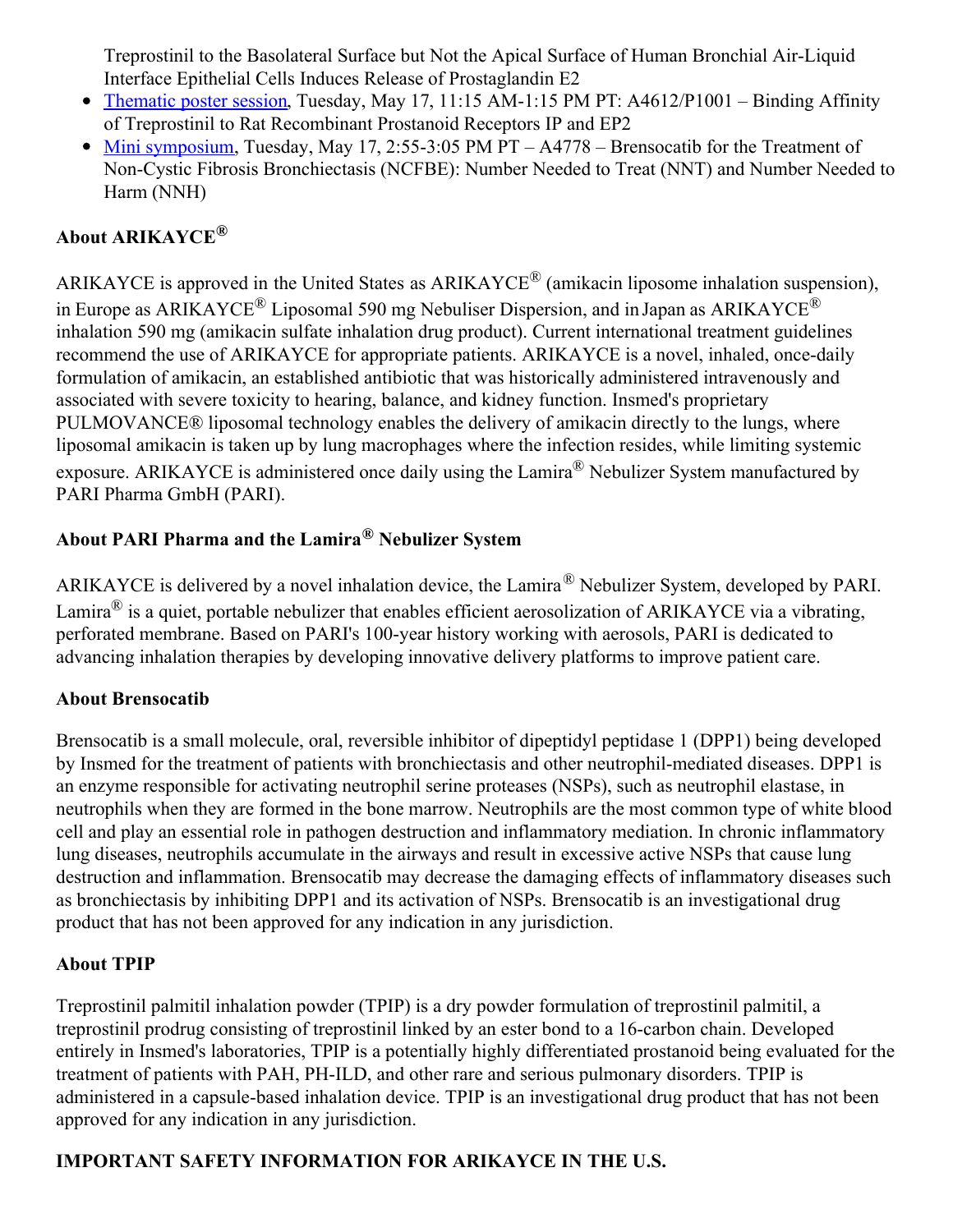#### **WARNING: RISK OF INCREASED RESPIRATORY ADVERSE REACTIONS**

**ARIKAYCE has been associated with an increased risk of respiratory adverse reactions, including hypersensitivity pneumonitis, hemoptysis, bronchospasm, and exacerbation of underlying pulmonary disease that have led to hospitalizations in some cases.**

**Hypersensitivity Pneumonitis** has been reported with the use of ARIKAYCE in the clinical trials. Hypersensitivity pneumonitis (reported as allergic alveolitis, pneumonitis, interstitial lung disease, allergic reaction to ARIKAYCE) was reported at a higher frequency in patients treated with ARIKAYCE plus background regimen (3.1%) compared to patients treated with a background regimen alone (0%). Most patients with hypersensitivity pneumonitis discontinued treatment with ARIKAYCE and received treatment with corticosteroids. If hypersensitivity pneumonitis occurs, discontinue ARIKAYCE and manage patients as medically appropriate*.*

**Hemoptysis** has been reported with the use of ARIKAYCE in the clinical trials. Hemoptysis was reported at a higher frequency in patients treated with ARIKAYCE plus background regimen (17.9%) compared to patients treated with a background regimen alone (12.5%). If hemoptysis occurs, manage patients as medically appropriate*.*

**Bronchospasm** has been reported with the use of ARIKAYCE in the clinical trials. Bronchospasm (reported as asthma, bronchial hyperreactivity, bronchospasm, dyspnea, dyspnea exertional, prolonged expiration, throat tightness, wheezing) was reported at a higher frequency in patients treated with ARIKAYCE plus background regimen (28.7%) compared to patients treated with a background regimen alone (10.7%). If bronchospasm occurs during the use of ARIKAYCE, treat patients as medically appropriate*.*

**Exacerbations of underlying pulmonary disease** has been reported with the use of ARIKAYCE in the clinical trials. Exacerbations of underlying pulmonary disease (reported as chronic obstructive pulmonary disease (COPD), infective exacerbation of COPD, infective exacerbation of bronchiectasis) have been reported at a higher frequency in patients treated with ARIKAYCE plus background regimen (14.8%) compared to patients treated with background regimen alone (9.8%)*.* If exacerbations of underlying pulmonary disease occur during the use of ARIKAYCE, treat patients as medically appropriate*.*

**Anaphylaxis and Hypersensitivity Reactions:** Serious and potentially life-threatening hypersensitivity reactions, including anaphylaxis, have been reported in patients taking ARIKAYCE. Signs and symptoms include acute onset of skin and mucosal tissue hypersensitivity reactions (hives, itching, flushing, swollen lips/tongue/uvula), respiratory difficulty (shortness of breath, wheezing, stridor, cough), gastrointestinal symptoms (nausea, vomiting, diarrhea, crampy abdominal pain), and cardiovascular signs and symptoms of anaphylaxis (tachycardia, low blood pressure, syncope, incontinence, dizziness). Before therapy with ARIKAYCE is instituted, evaluate for previous hypersensitivity reactions to aminoglycosides. If anaphylaxis or a hypersensitivity reaction occurs, discontinue ARIKAYCE and institute appropriate supportive measures.

**Ototoxicity** has been reported with the use of ARIKAYCE in the clinical trials. Ototoxicity (including deafness, dizziness, presyncope, tinnitus, and vertigo) were reported with a higher frequency in patients treated with ARIKAYCE plus background regimen (17%) compared to patients treated with background regimen alone (9.8%). This was primarily driven by tinnitus (7.6% in ARIKAYCE plus background regimen vs 0.9% in the background regimen alone arm) and dizziness (6.3% in ARIKAYCE plus background regimen vs 2.7% in the background regimen alone arm). Closely monitor patients with known or suspected auditory or vestibular dysfunction during treatment with ARIKAYCE. If ototoxicity occurs, manage patients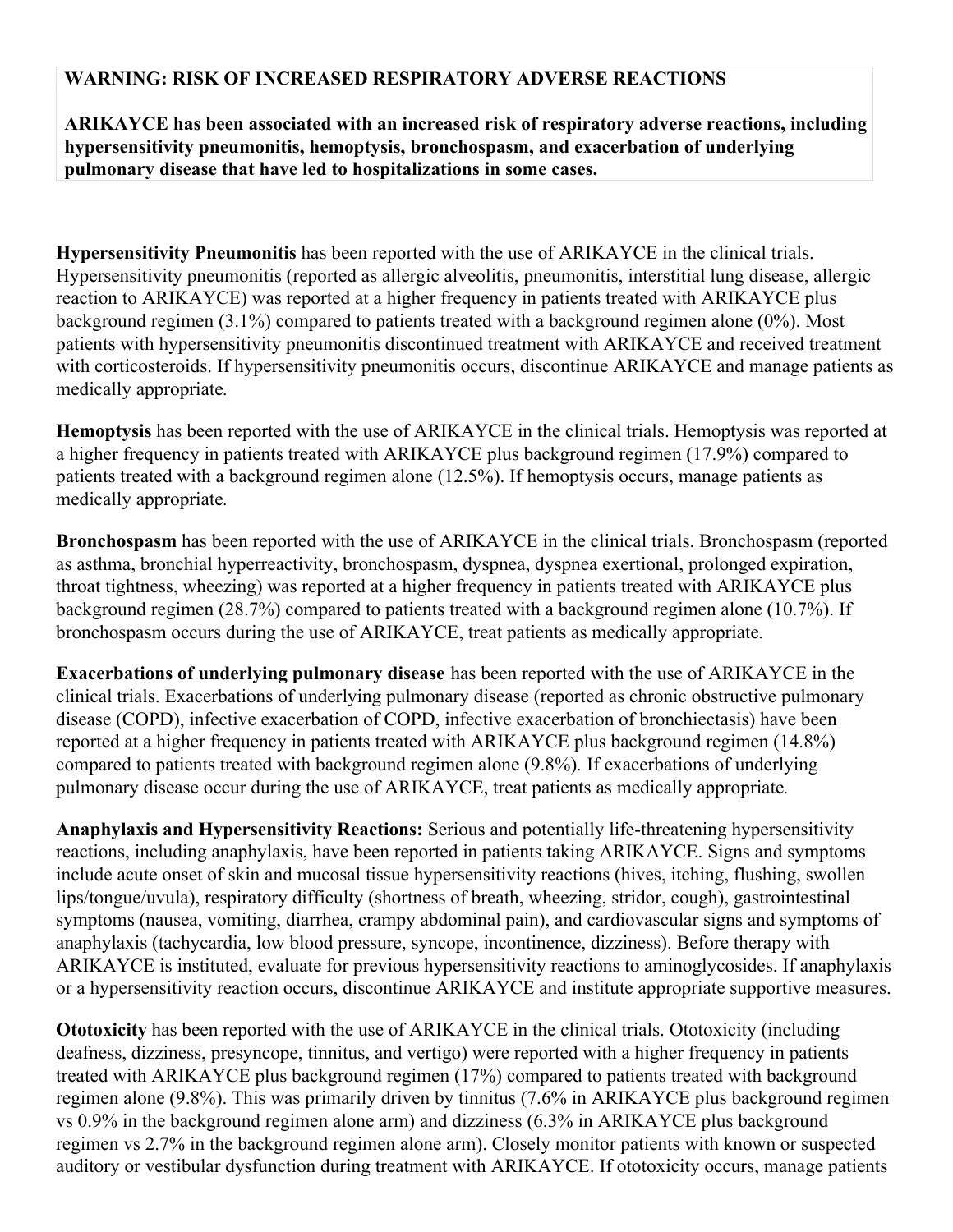as medically appropriate, including potentially discontinuing ARIKAYCE.

**Nephrotoxicity** was observed during the clinical trials of ARIKAYCE in patients with MAC lung disease but not at a higher frequency than background regimen alone. Nephrotoxicity has been associated with the aminoglycosides. Close monitoring of patients with known or suspected renal dysfunction may be needed when prescribing ARIKAYCE.

**Neuromuscular Blockade**: Patients with neuromuscular disorders were not enrolled in ARIKAYCE clinical trials. Patients with known or suspected neuromuscular disorders, such as myasthenia gravis, should be closely monitored since aminoglycosides may aggravate muscle weakness by blocking the release of acetylcholine at neuromuscular junctions.

**Embryo-Fetal Toxicity**: Aminoglycosides can cause fetal harm when administered to a pregnant woman. Aminoglycosides, including ARIKAYCE, may be associated with total, irreversible, bilateral congenital deafness in pediatric patients exposed *in utero*. Patients who use ARIKAYCE during pregnancy, or become pregnant while taking ARIKAYCE should be apprised of the potential hazard to the fetus.

**Contraindications**: ARIKAYCE is contraindicated in patients with known hypersensitivity to any aminoglycoside.

**Most Common Adverse Reactions**: The most common adverse reactions in Trial 1 at an incidence ≥5% for patients using ARIKAYCE plus background regimen compared to patients treated with background regimen alone were dysphonia (47% vs 1%), cough (39% vs 17%), bronchospasm (29% vs 11%), hemoptysis (18% vs 13%), ototoxicity (17% vs 10%), upper airway irritation (17% vs 2%), musculoskeletal pain (17% vs 8%), fatigue and asthenia (16% vs 10%), exacerbation of underlying pulmonary disease (15% vs 10%), diarrhea (13% vs 5%), nausea (12% vs 4%), pneumonia (10% vs 8%), headache (10% vs 5%), pyrexia (7% vs 5%), vomiting (7% vs 4%), rash (6% vs 2%), decreased weight (6% vs 1%), change in sputum (5% vs 1%), and chest discomfort (5% vs 3%).

**Drug Interactions**: Avoid concomitant use of ARIKAYCE with medications associated with neurotoxicity, nephrotoxicity, and ototoxicity. Some diuretics can enhance aminoglycoside toxicity by altering aminoglycoside concentrations in serum and tissue. Avoid concomitant use of ARIKAYCE with ethacrynic acid, furosemide, urea, or intravenous mannitol.

**Overdosage**: Adverse reactions specifically associated with overdose of ARIKAYCE have not been identified. Acute toxicity should be treated with immediate withdrawal of ARIKAYCE, and baseline tests of renal function should be undertaken. Hemodialysis may be helpful in removing amikacin from the body. In all cases of suspected overdosage, physicians should contact the Regional Poison Control Center for information about effective treatment.

## **U.S. INDICATION**

LIMITED POPULATION: ARIKAYCE® is indicated in adults, who have limited or no alternative treatment options, for the treatment of *Mycobacterium avium* complex (MAC) lung disease as part of a combination antibacterial drug regimen in patients who do not achieve negative sputum cultures after a minimum of 6 consecutive months of a multidrug background regimen therapy. As only limited clinical safety and effectiveness data for ARIKAYCE are currently available, reserve ARIKAYCE for use in adults who have limited or no alternative treatment options*.* This drug is indicated for use in a limited and specific population of patients.

**This indication is approved under accelerated approval based on achieving sputum culture conversion**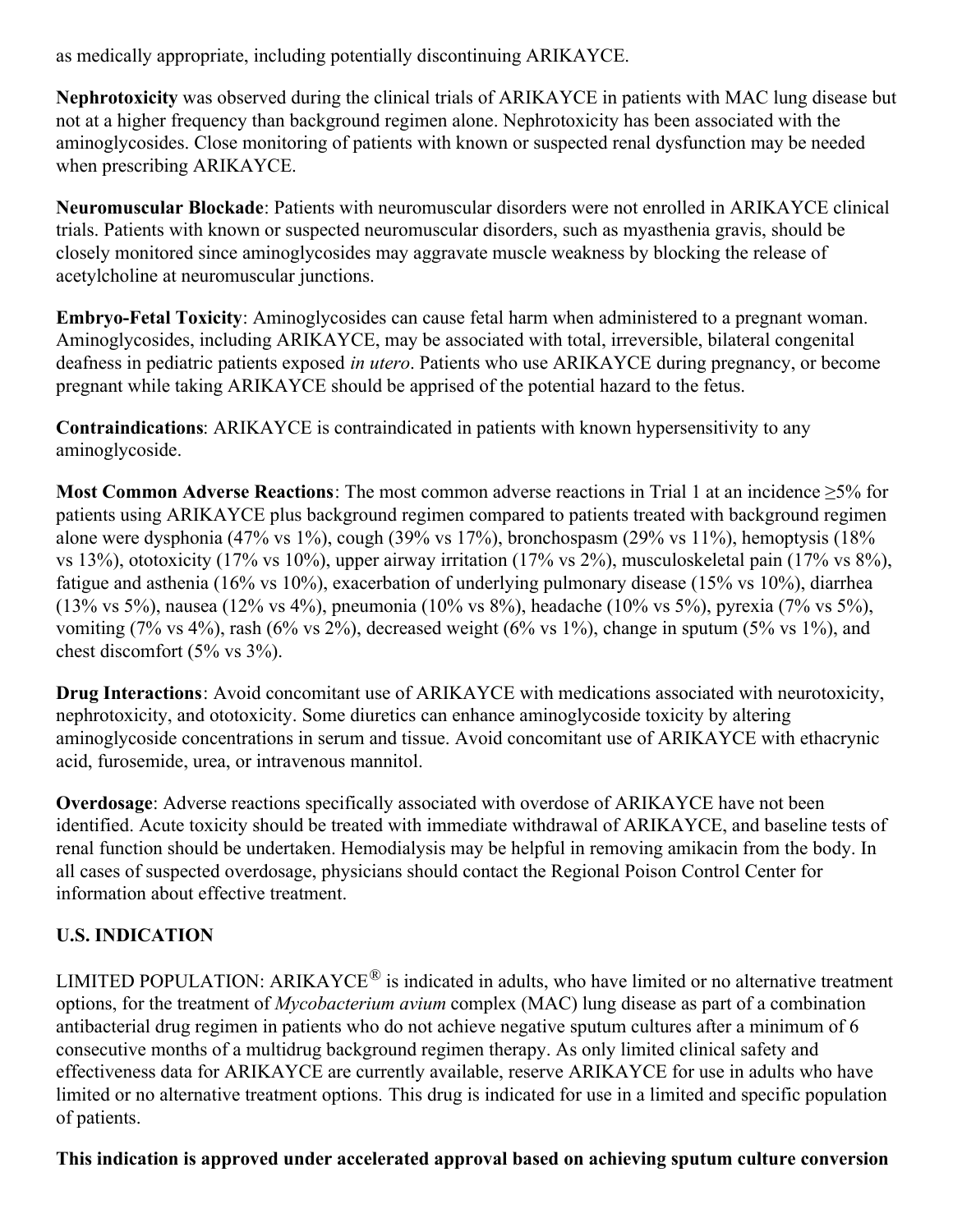#### **(defined as 3 consecutive negative monthly sputum cultures) by Month 6. Clinical benefit has not yet been established. Continued approval for this indication may be contingent upon verification and description of clinical benefit in confirmatory trials***.*

**Limitation of Use:** ARIKAYCE has only been studied in patients with refractory MAC lung disease defined as patients who did not achieve negative sputum cultures after a minimum of 6 consecutive months of a multidrug background regimen therapy. The use of ARIKAYCE is not recommended for patients with nonrefractory MAC lung disease.

Patients are encouraged to report negative side effects of prescription drugs to the FDA. Visit **[www.fda.gov/medwatch](https://c212.net/c/link/?t=0&l=en&o=3485131-1&h=2137014923&u=https%3A%2F%2Fwww.fda.gov%2Fsafety%2Fmedwatch-fda-safety-information-and-adverse-event-reporting-program&a=www.fda.gov%2Fmedwatch)**, or call 1–800–FDA–1088. You can also call the Company at 1-844-4- INSMED.

**Please see Full Prescribing [Information](https://c212.net/c/link/?t=0&l=en&o=3485131-1&h=1195669500&u=https%3A%2F%2Fwww.arikayce.com%2Fpdf%2Ffull_prescribing_information.pdf&a=Full+Prescribing+Information).**

#### **About Insmed**

Insmed Incorporated is a global biopharmaceutical company on a mission to transform the lives of patients with serious and rare diseases. Insmed's first commercial product is a first-in-disease therapy approved in the United States, Europe, and Japan to treat a chronic, debilitating lung disease. The Company is also progressing a robust pipeline of investigational therapies targeting areas of serious unmet need, including neutrophil-mediated inflammatory diseases and rare pulmonary disorders. Insmed is headquartered in Bridgewater, New Jersey, with a growing footprint across Europe and in Japan. For more information, visit [https://insmed.com/](https://c212.net/c/link/?t=0&l=en&o=3485131-1&h=1214000674&u=https%3A%2F%2Finsmed.com%2F&a=https%3A%2F%2Finsmed.com%2F).

#### **Forward-looking Statements**

This press release contains forward-looking statements that involve substantial risks and uncertainties. "Forward-looking statements," as that term is defined in the Private Securities Litigation Reform Act of 1995, are statements that are not historical facts and involve a number of risks and uncertainties. Words herein such as "may," "will," "should," "could," "would," "expects," "plans," "anticipates," "believes," "estimates," "projects," "predicts," "intends," "potential," "continues," and similar expressions (as well as other words or expressions referencing future events, conditions or circumstances) may identify forward-looking statements.

The forward-looking statements in this press release are based upon the Company's current expectations and beliefs, and involve known and unknown risks, uncertainties and other factors, which may cause the Company's actual results, performance and achievements and the timing of certain events to differ materially from the results, performance, achievements or timing discussed, projected, anticipated or indicated in any forward-looking statements. Such risks, uncertainties and other factors include, among others, the following: failure to obtain, or delays in obtaining, regulatory approvals for ARIKAYCE outside the U.S., Europe or Japan, or for the Company's product candidates in the U.S., Europe, Japan or other markets, including regulatory approval for the Lamira® Nebulizer System and the drug delivery device for TPIP in each market and for each usage; failure to successfully commercialize ARIKAYCE, the Company's only approved product, in the U.S., Europe or Japan (amikacin liposome inhalation suspension, Liposomal 590 mg Nebuliser Dispersion, and amikacin sulfate inhalation drug product, respectively), or to maintain U.S., European or Japanese approval for ARIKAYCE; business or economic disruptions due to catastrophes or other events, including natural disasters or public health crises; impact of the COVID-19 pandemic and efforts to reduce its spread on the Company's business, employees, including key personnel, patients, partners and suppliers; risk that brensocatib does not prove effective or safe for patients in ongoing and future clinical studies, including the ASPEN study; risk that TPIP does not prove to be effective or safe for patients in ongoing and future clinical studies; uncertainties in the degree of market acceptance of ARIKAYCE by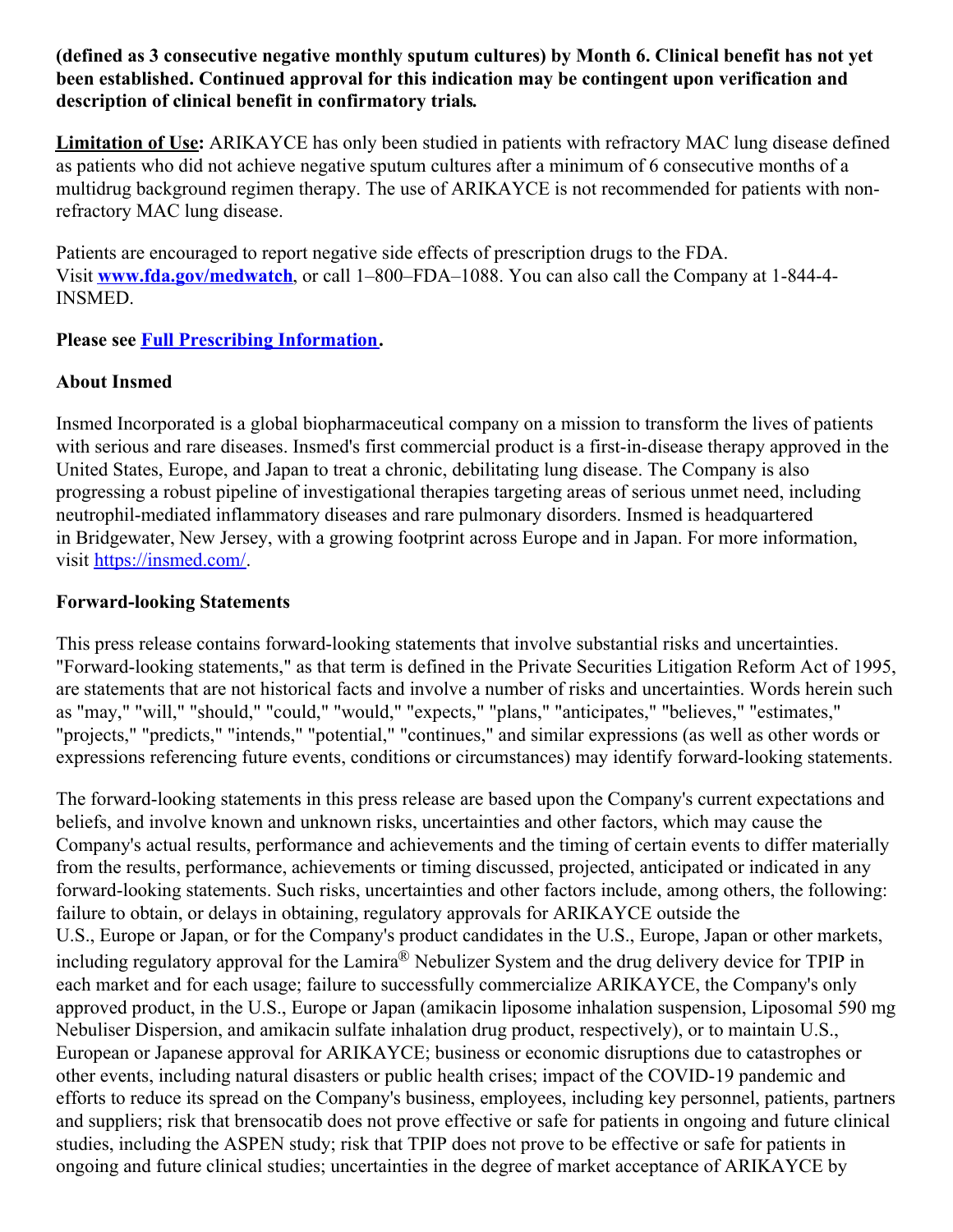physicians, patients, third-party payors and others in the healthcare community; the Company's inability to obtain full approval of ARIKAYCE from the U.S. Food and Drug Administration, including the risk that the Company will not successfully or in a timely manner complete the study to validate a PRO tool and the confirmatory post-marketing clinical trial required for full approval of ARIKAYCE; inability of the Company, PARI or the Company's other third-party manufacturers to comply with regulatory requirements related to ARIKAYCE or the Lamira<sup>®</sup> Nebulizer System; the Company's inability to obtain adequate reimbursement from government or third-party payors for ARIKAYCE or acceptable prices for ARIKAYCE; development of unexpected safety or efficacy concerns related to ARIKAYCE or the Company's product candidates; inaccuracies in the Company's estimates of the size of the potential markets for ARIKAYCE, brensocatib, TPIP or the Company's other product candidates or in data the Company has used to identify physicians, expected rates of patient uptake, duration of expected treatment, or expected patient adherence or discontinuation rates; the Company's inability to create an effective direct sales and marketing infrastructure or to partner with third parties that offer such an infrastructure for distribution of ARIKAYCE or any of the Company's product candidates that are approved in the future; failure to obtain regulatory approval to expand ARIKAYCE's indication to a broader patient population; risk that the Company's competitors may obtain orphan drug exclusivity for a product that is essentially the same as a product the Company is developing for a particular indication; failure to successfully predict the time and cost of development, regulatory approval and commercialization for novel gene therapy products; failure to successfully conduct future clinical trials for ARIKAYCE, brensocatib, TPIP and the Company's other product candidates due to the Company's limited experience in conducting preclinical development activities and clinical trials necessary for regulatory approval and its potential inability to enroll or retain sufficient patients to conduct and complete the trials or generate data necessary for regulatory approval, among other things; risks that the Company's clinical studies will be delayed or that serious side effects will be identified during drug development; failure of third parties on which the Company is dependent to manufacture sufficient quantities of ARIKAYCE or the Company's product candidates for commercial or clinical needs, to conduct the Company's clinical trials, or to comply with the Company's agreements or laws and regulations that impact the Company's business or agreements with the Company; failure to comply with the Company's obligations in the Company's third party agreements; the Company's inability to attract and retain key personnel or to effectively manage the Company's growth; the Company's inability to successfully integrate its recent acquisitions and appropriately manage the amount of management's time and attention devoted to integration activities; risks that the Company's acquired technologies, products and product candidates are not commercially successful; the Company's inability to adapt to its highly competitive and changing environment; risk that the Company is unable to maintain its significant customers; risk that government healthcare reform materially increases the Company's costs and damages its financial condition; the Company's inability to adequately protect its intellectual property rights or prevent disclosure of its trade secrets and other proprietary information and costs associated with litigation or other proceedings related to such matters; restrictions or other obligations imposed on the Company by agreements related to ARIKAYCE or the Company's product candidates, including its license agreements with PARI and AstraZeneca AB, and failure of the Company to comply with its obligations under such agreements; the cost and potential reputational damage resulting from litigation to which the Company is or may become a party, including product liability claims; risk that the Company's operations are subject to a material disruption in the event of a cybersecurity attack or issue; business disruptions or expenses related to the upgrade to the Company's enterprise resource planning (ERP) system; the Company's limited experience operating internationally; changes in laws and regulations applicable to the Company's business, including any pricing reform, and failure to comply with such laws and regulations; the Company's history of operating losses, and the possibility that the Company may never achieve or maintain profitability; goodwill impairment charges affecting the Company's results of operations and financial condition; inability to repay the Company's existing indebtedness and uncertainties with respect to the Company's ability to access future capital; and delays in the execution of plans to build out an additional third-party manufacturing facility approved by the appropriate regulatory authorities and unexpected expenses associated with those plans.